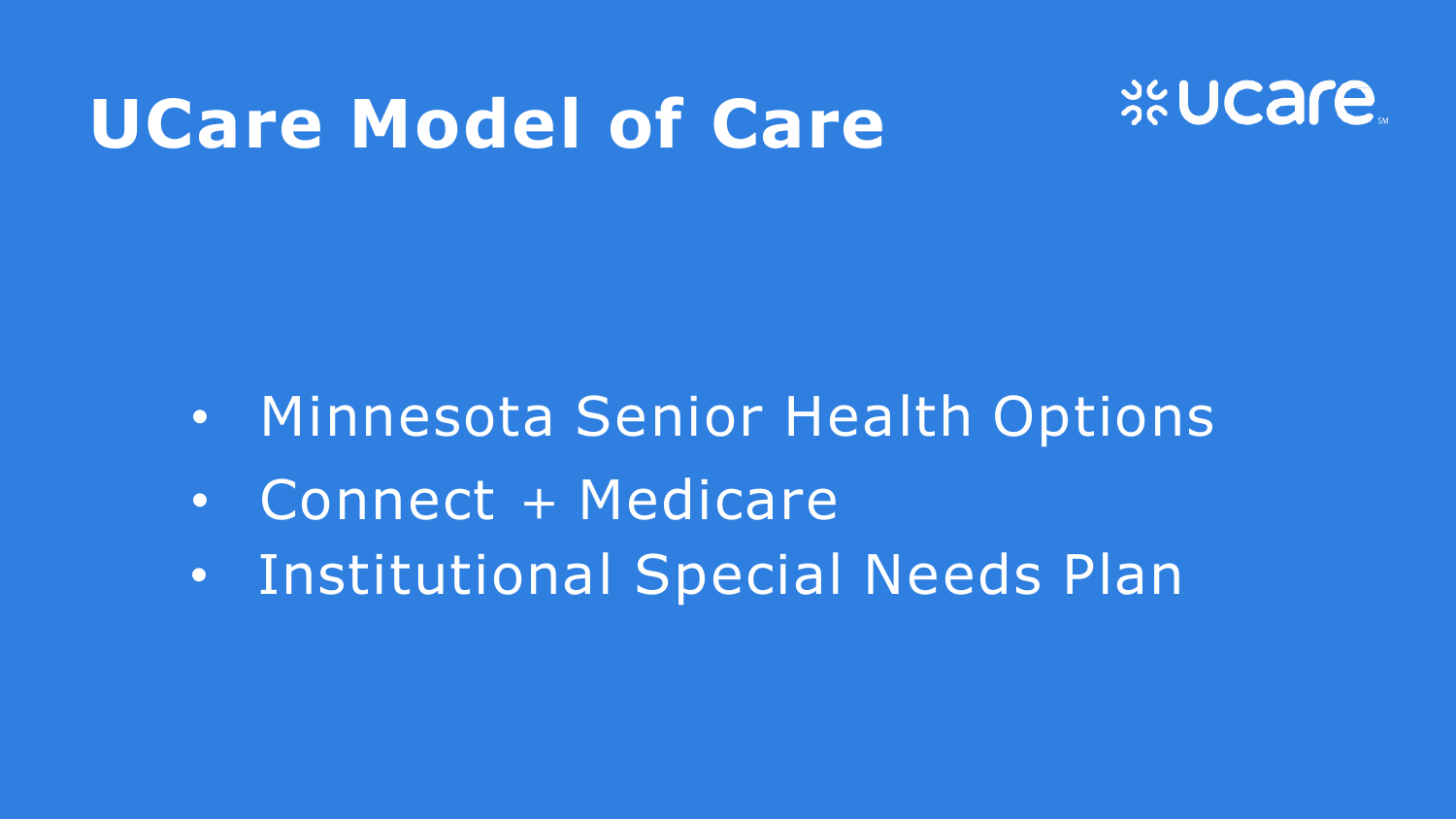### Training Purpose

Provides information about Model of Care requirements for UCare's Special Needs Plans:

- Minnesota Senior Health Options (MSHO)
- Connect + Medicare
- Institutional Special Needs Plan (I-SNP)

Outlines the importance of your role as a provider or care coordinator on the interdisciplinary care team.

Explains how to interface with the care coordination team in the provision of care.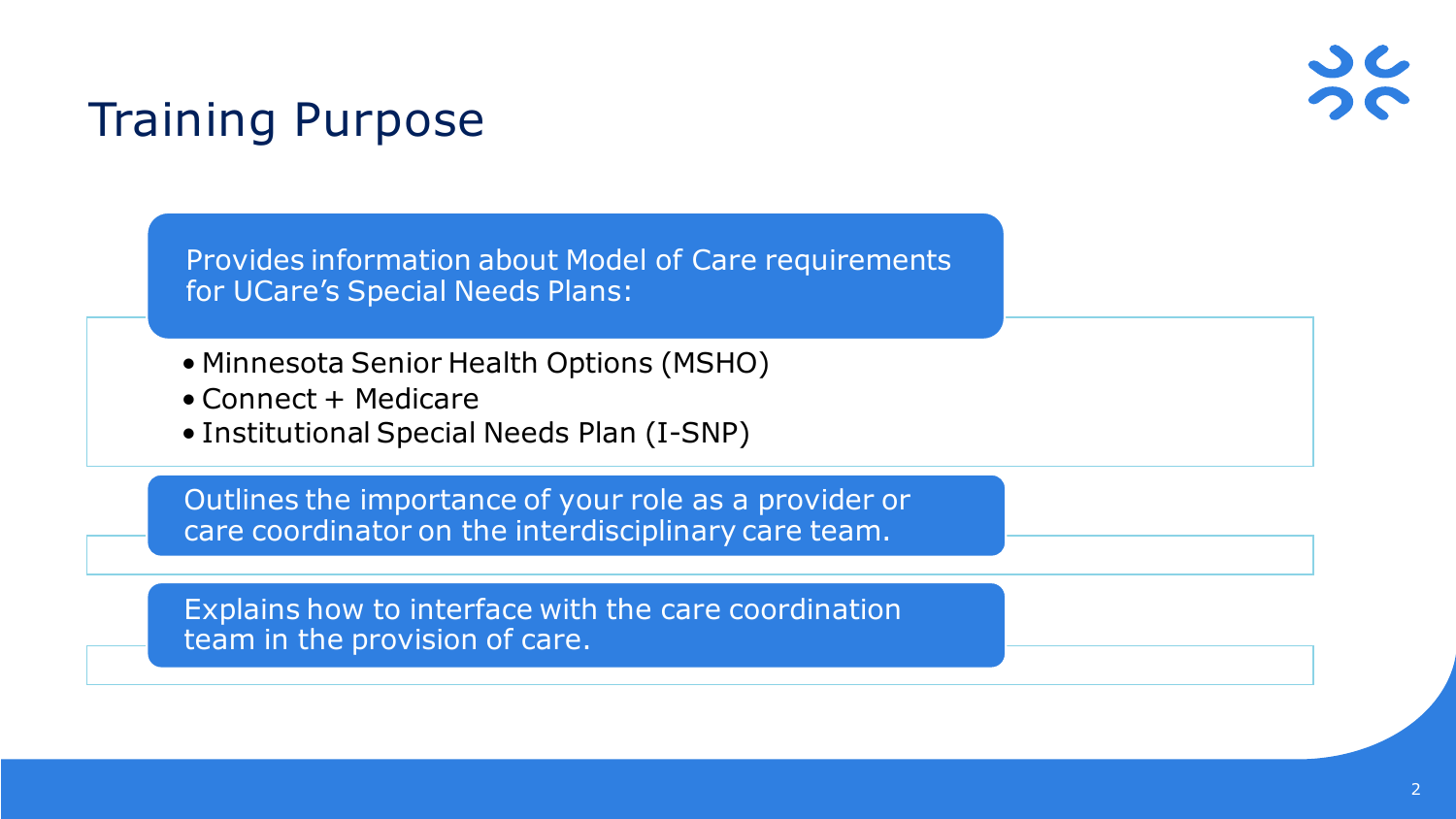## Delivering coordinated, appropriate care



- This course meets the CMS MOC provider training requirement for UCare's MSHO, Connect + Medicare, and ISNP products.
- This training will identify how you, as the provider of care, will support UCare's Model of Care' and understand the CMS requirements for serving these members.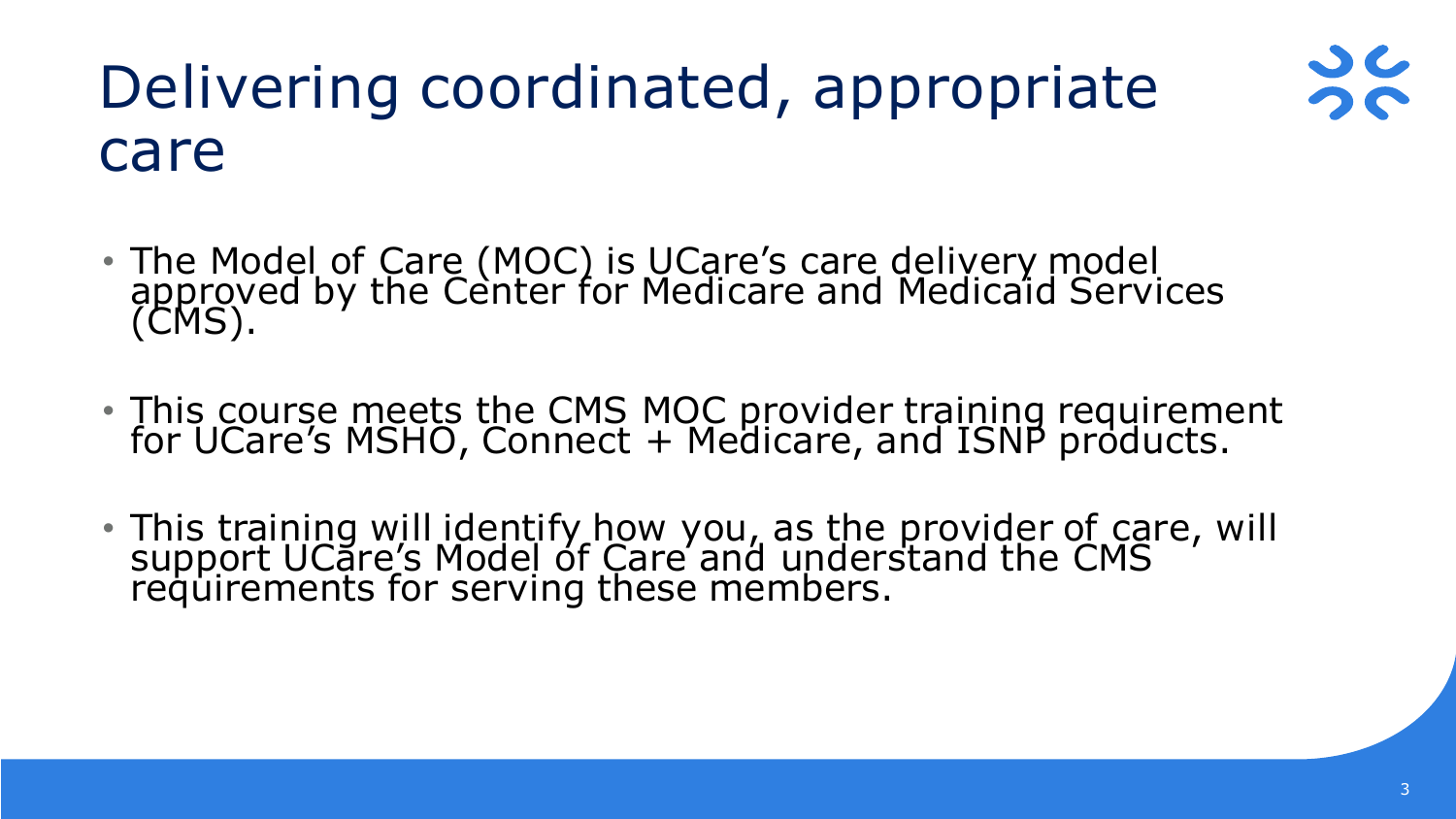

## UCare's Model of Care (MOC)

The MOC's overall goal is to drive improvements in health outcomes and quality of life for members.

### UCare's MOC is designed to:

- Increase access to affordable, cost-effective health care
- Improve coordination of care
- Ensure seamless transitions of care
- Manage costs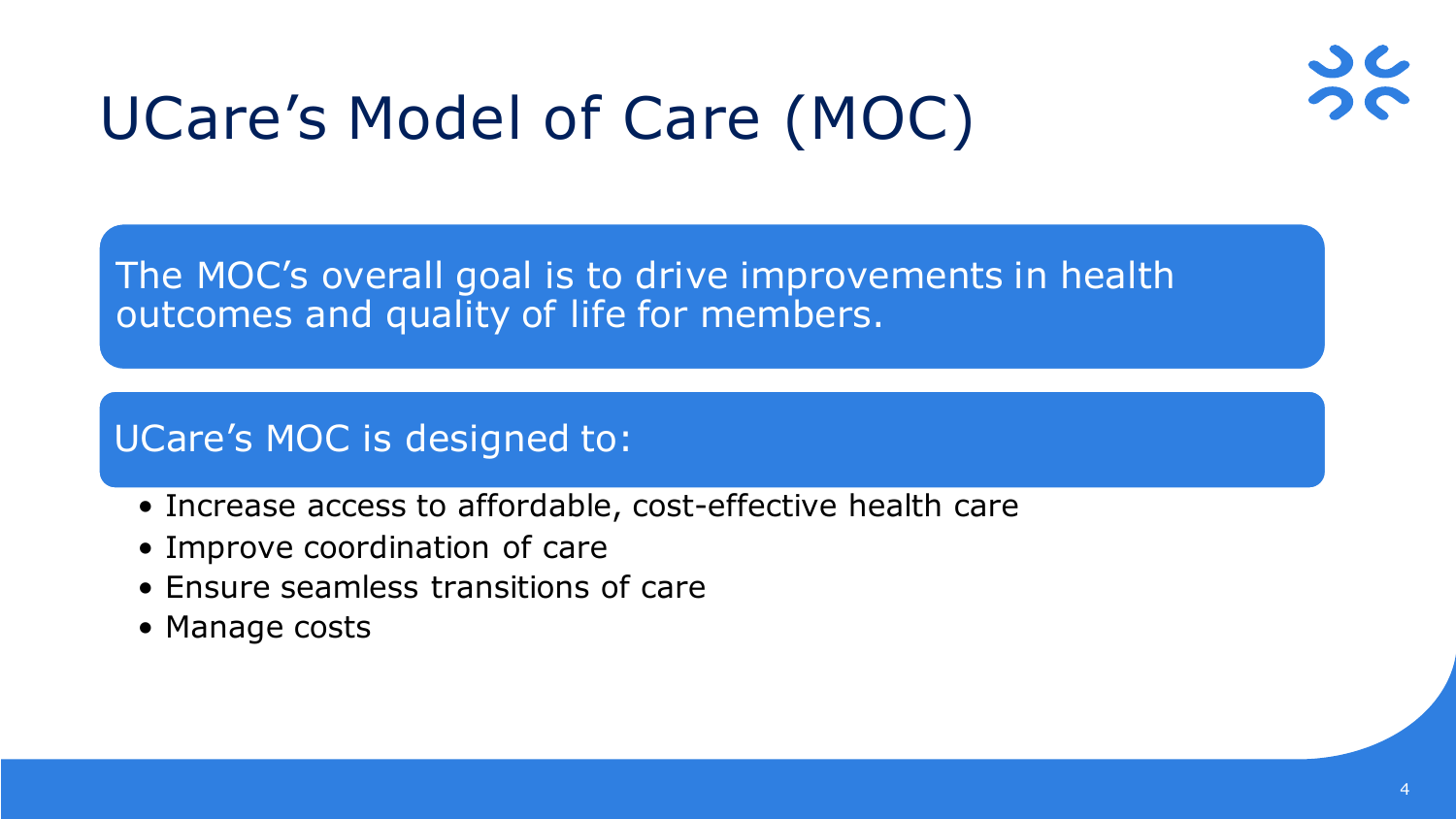

## Why does UCare have an MOC?

#### **Required by CMS and has four components:**

- Population description and characteristics
- Care coordination details
- Provider network that ensures adequate access
- Quality measures and process improvement goals

#### **It helps provide:**

- Access to high-quality health services
- Coordination of all services needed
- Opportunities for involvement in the development of individualized care plans
- Care-transitions support to members and families
- Treatment in-place, in the most feasible, comfortable setting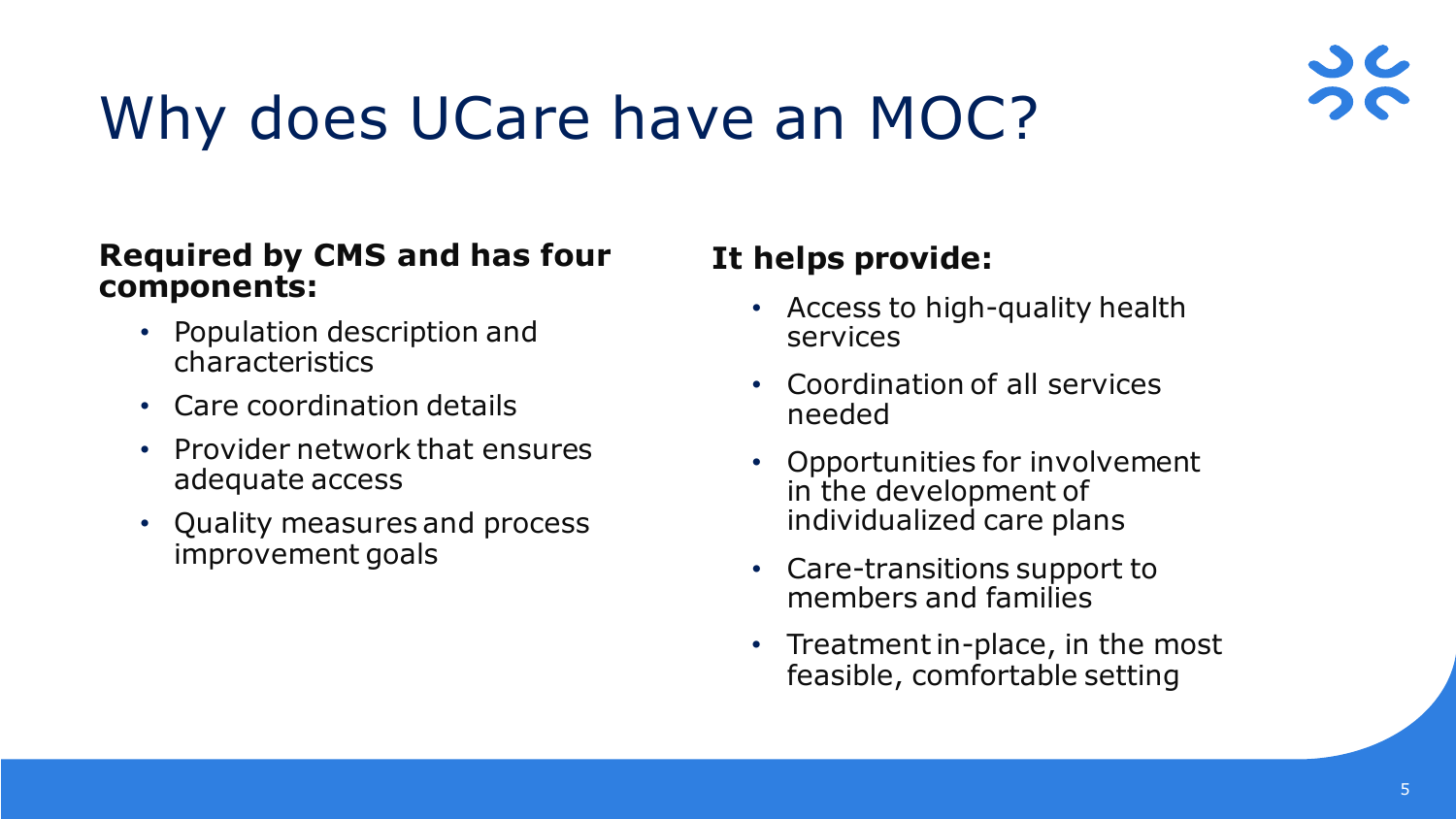

## UCare's Special Needs Plans

#### Integrated products combining Medicaid and Medicare:

- Parts A, B, and D (pharmacy) plus Medicaid benefits MSHO and Connect + Medicare require Medicaid benefits
- Members have one ID card
- One phone number for health plan questions:
	- 612/676-6830 or 855/260-9707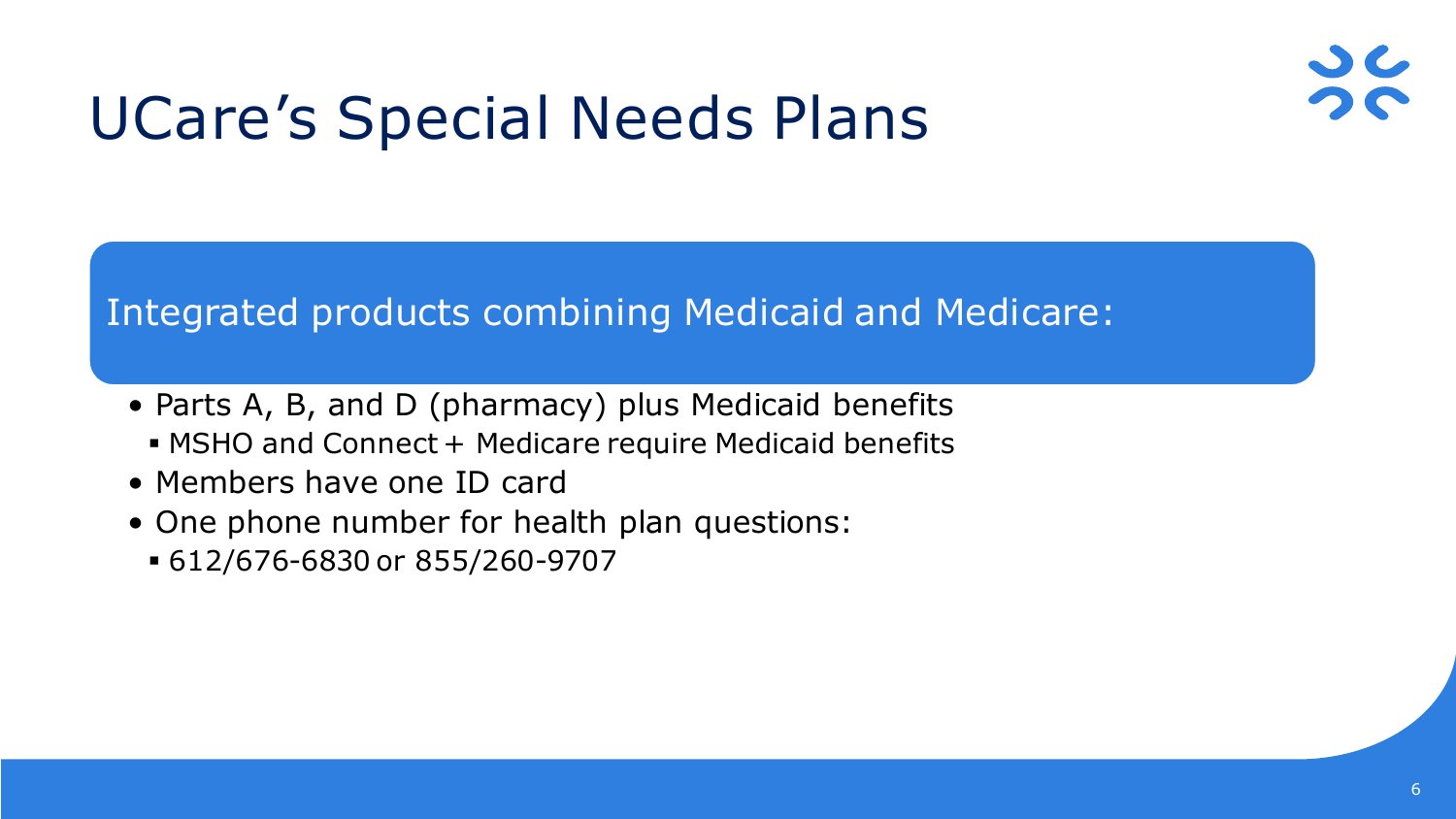

## UCare's Special Needs Plans (SNP)

#### These plans serve members residing within UCare's service area:

- **Minnesota Senior Health Options Program** serves elderly members who are dually eligible for Medicare and Medical Assistance, and 65 or older.
- **UCare Connect + Medicare Program** serves members with disabilities between the ages of 18-64 who are dually eligible for Medicare and Medical Assistance.
- **ISNP** serves MA-eligible members 65 or older who for 90 days or longer have had or are expected to need the level of services provided in a long-term care (LTC) skilled nursing facility (SNF), a LTC nursing facility (NF), or an Assisted Living (AL).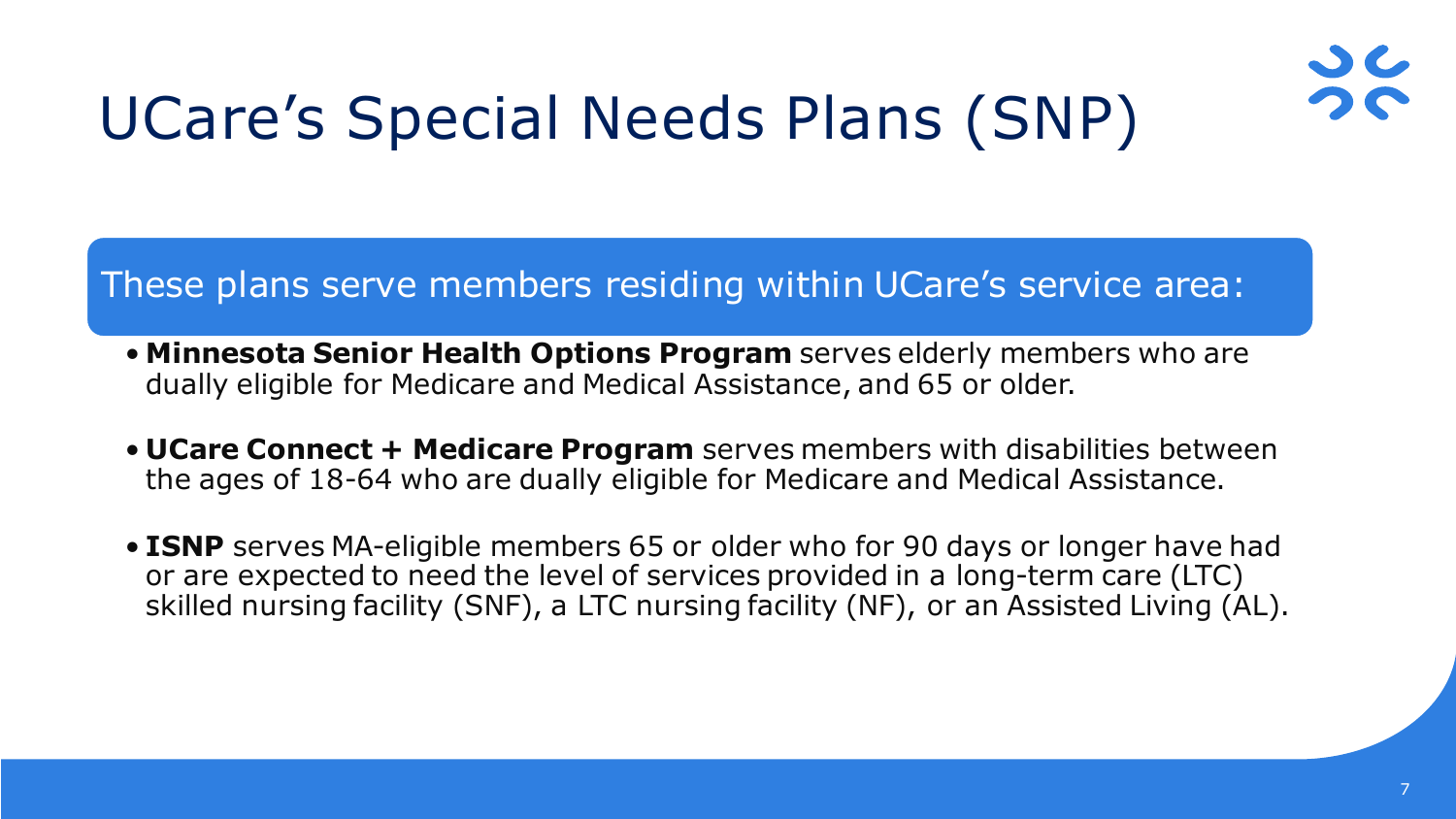## How do Members enroll?



Enrollment is voluntary, with several ways to enroll:

- Member's county financial worker (MSHO or Connect + Medicare)
- Senior Linkage Line: 800-333-2433 (MSHO)
- UCare's Enrollment: 612-676-3554 or 800-707-1711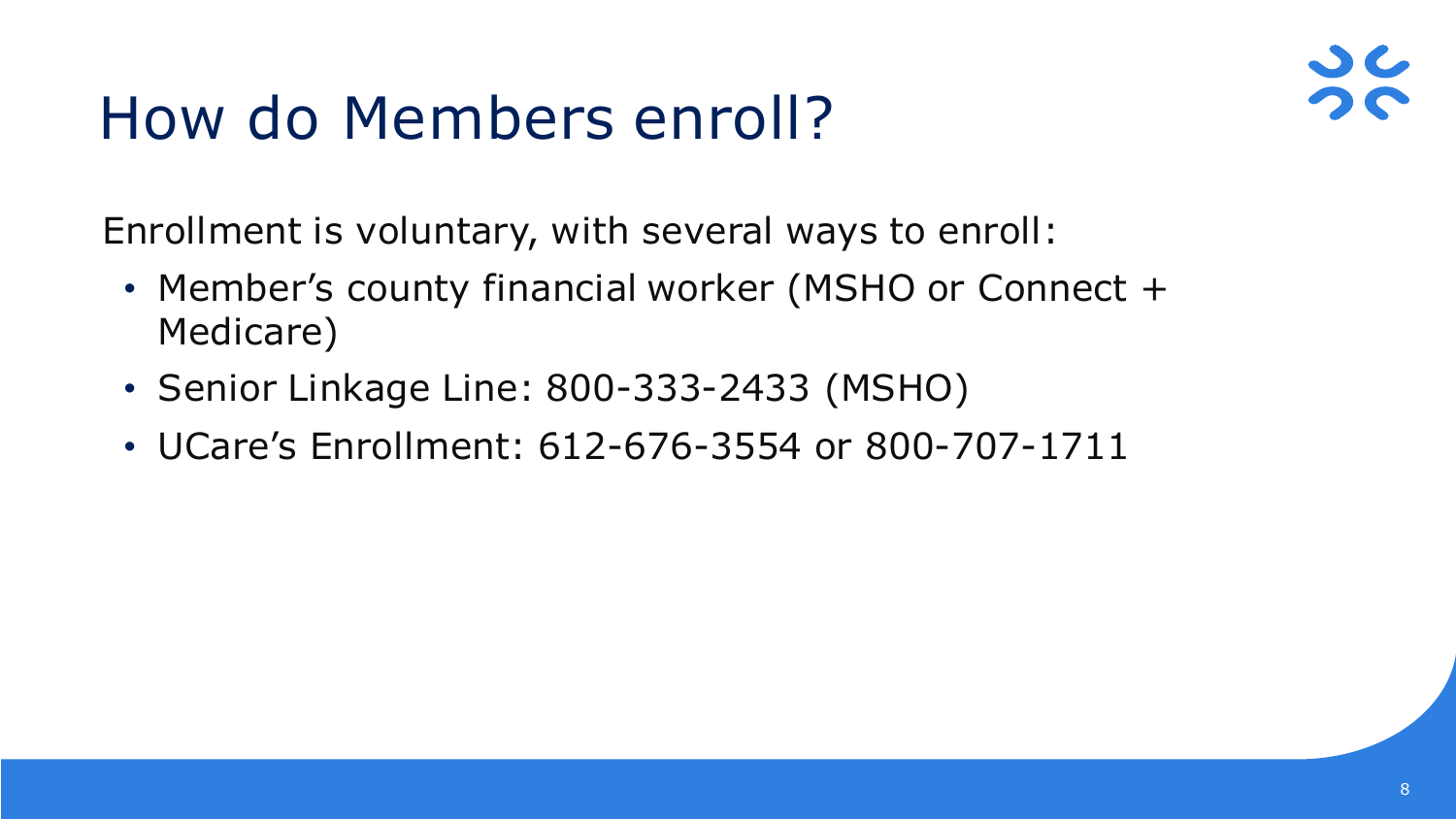

## MSHO Member Demographics

#### Age Range: 65-85+ years

- Female: 63.26%
- Male: 36.47%

#### Living arrangements:

- Community: 42.01%
- Institutional: 14.58%
- Waiver: 43.41%

#### Race:

- Asian: 17.60%
- Black: 22.56%
- Native American: 1.31%
- White: 55.20%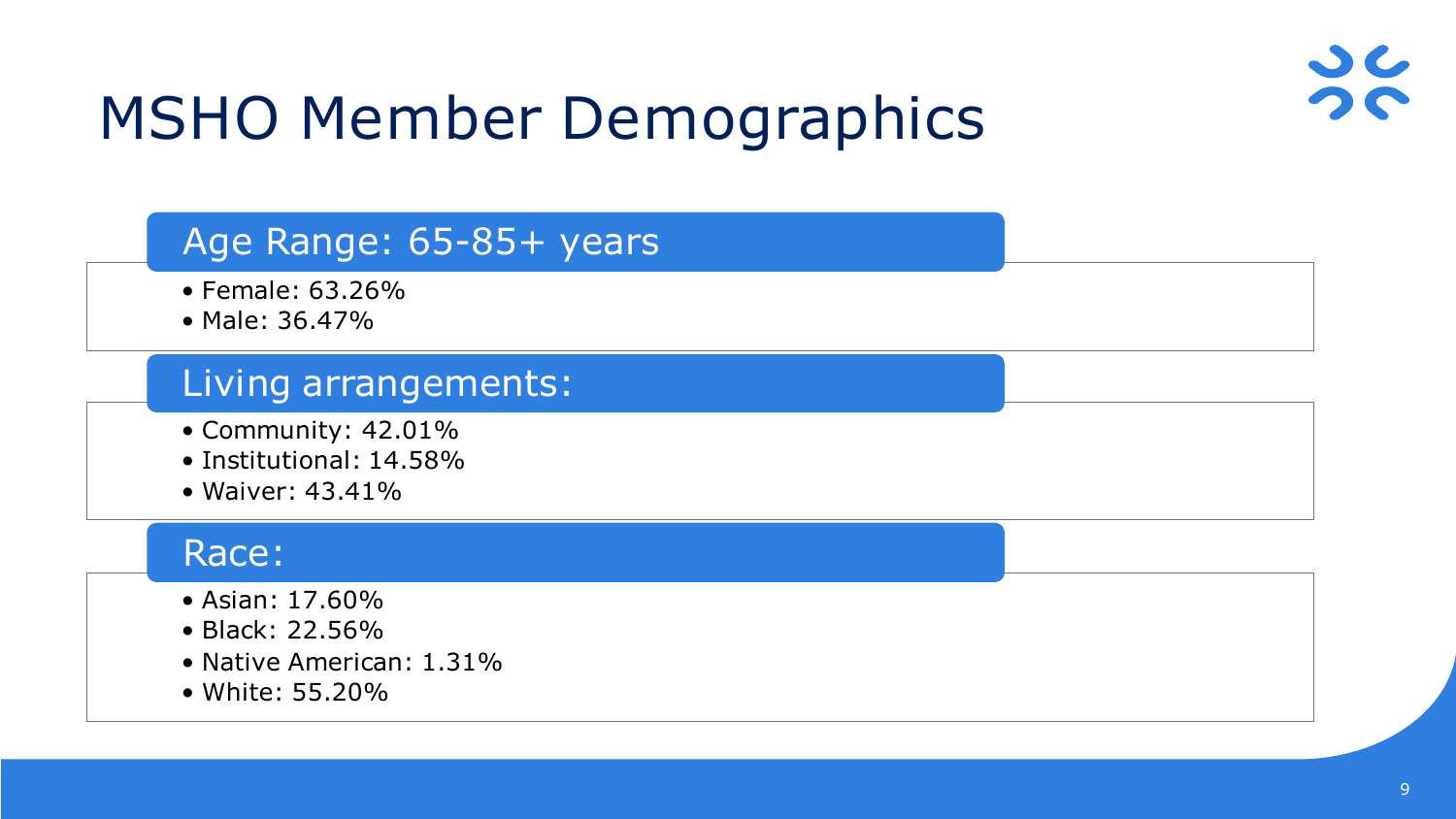## Connect + Medicare Member Demographics



- Female: 55%
- Male: 45%

### Living arrangements:

- 98% community
- 2% institutional

#### Race:

- White: 72%
- Black or African American: 14%
- Asian: 3%
- Native American: 3%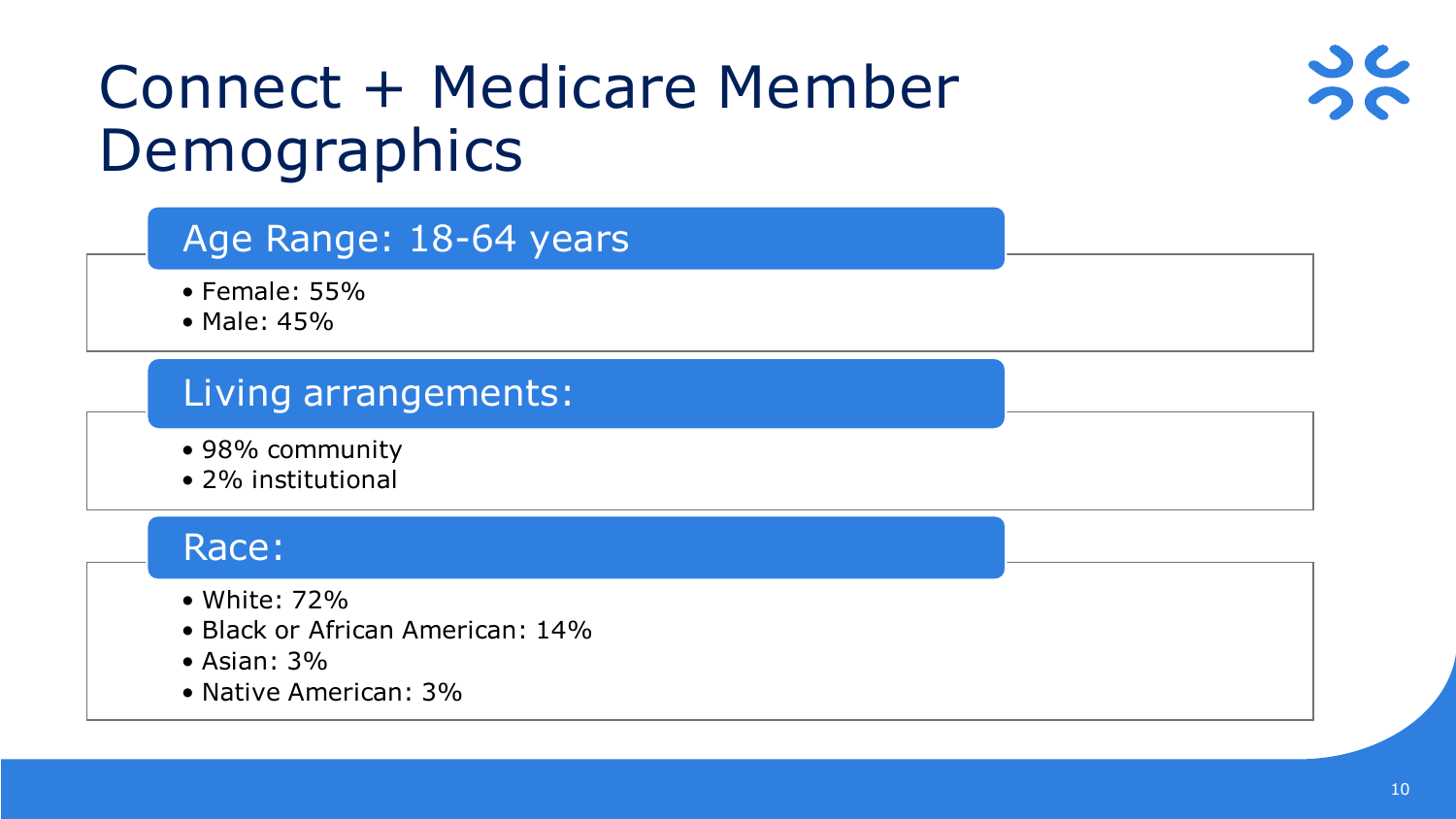

## ISNP Member Demographics

#### Age Range: 65-85+ years

- Female: 65.58%
- Male: 34.42%

#### Living arrangements:

• 100% community residing in an Assisted Living or Long-Term Care Facility.

#### Race:

- Asian: 1.44%
- Black: 5.33%
- Hispanic: .88%
- Native American: 1.21%
- White: 90.19%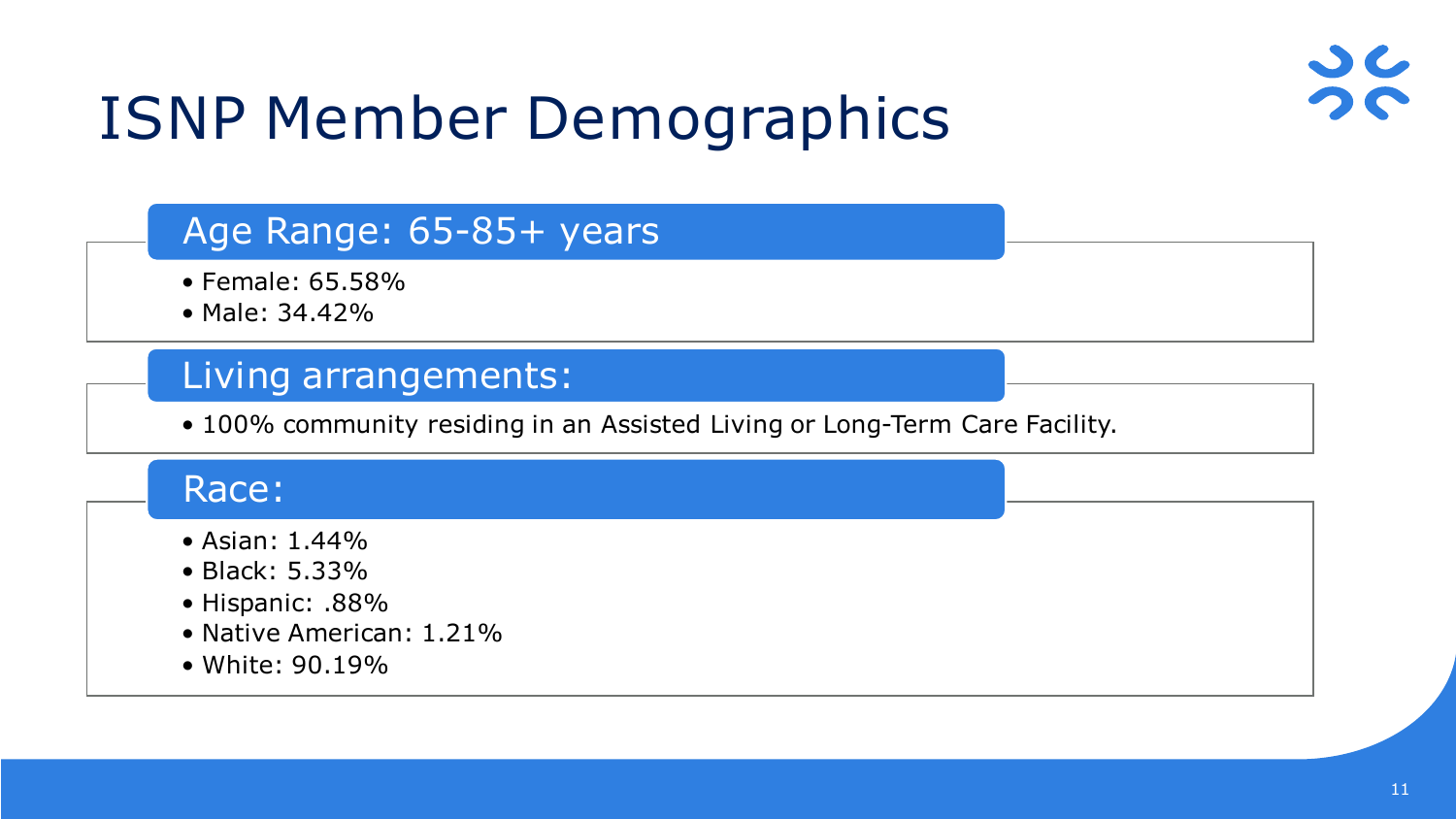

## Vulnerable Populations

#### The Connect + Medicare population is comprised of disabled adults:

- Diagnosed with a physical, developmental, mental illness, or brain injury
- The majority of the population is diagnosed with serious and persistent mental illness
- Most of the population have multiple complex, chronic conditions

#### The I-SNP population is comprised of older adults:

- With diseases of aging that are chronic, progressive, or degenerative
- Dealing with mobility issues or limitations in ability to function independently that are compounded by the existence of multiple co-morbidities and frailty
- Residing in an institutional setting (long-term care) or at a nursing home level of care (assisted living) and have been receiving or are expected to receive a nursing home level of care for 90 days or more
- Experiencing some degree of cognitive impairment

#### The MSHO Population is comprised of older adults:

- Diagnosed with cardiovascular conditions, dementia, respiratory failure, renal failure, or fractures
- Overall physical frailty; difficulty walking, falls, weight loss, weakness
- Require nursing home level of care and reside in the community or in a nursing facility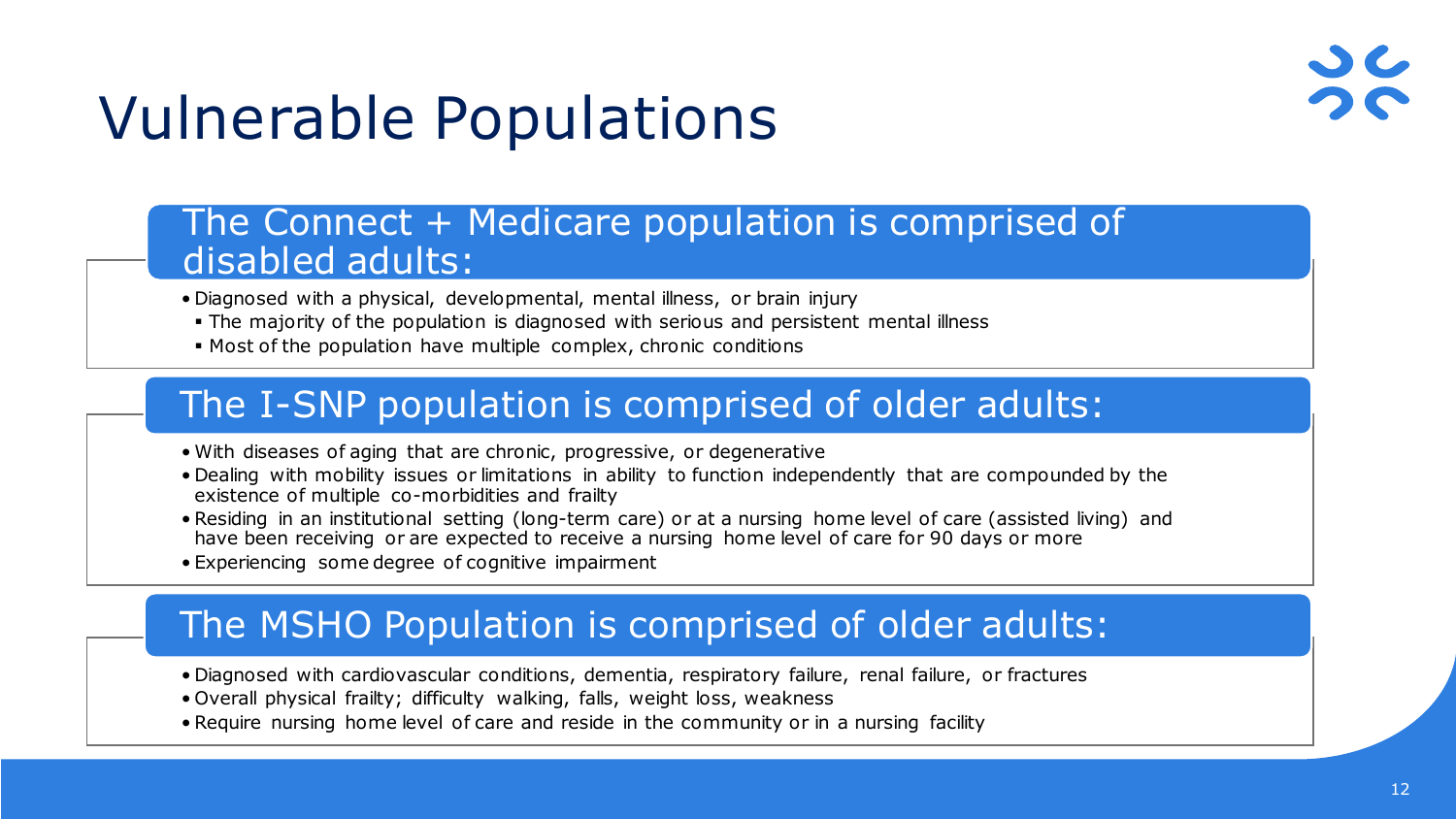## Care Coordinators

Qualified professionals:

- Licensed Social Worker • County Social Worker
- Independently Licensed Mental Health Professional:
	- Psychologist
	- Professional Clinical Counselor
	- Independent Clinical Social Worker
	- Marriage and Family Therapist
- Minnesota licensure:
	- Registered Nurse
	- Nurse Practitioner
	- Public Health Nurse
	- Physician Assistant
	- Physician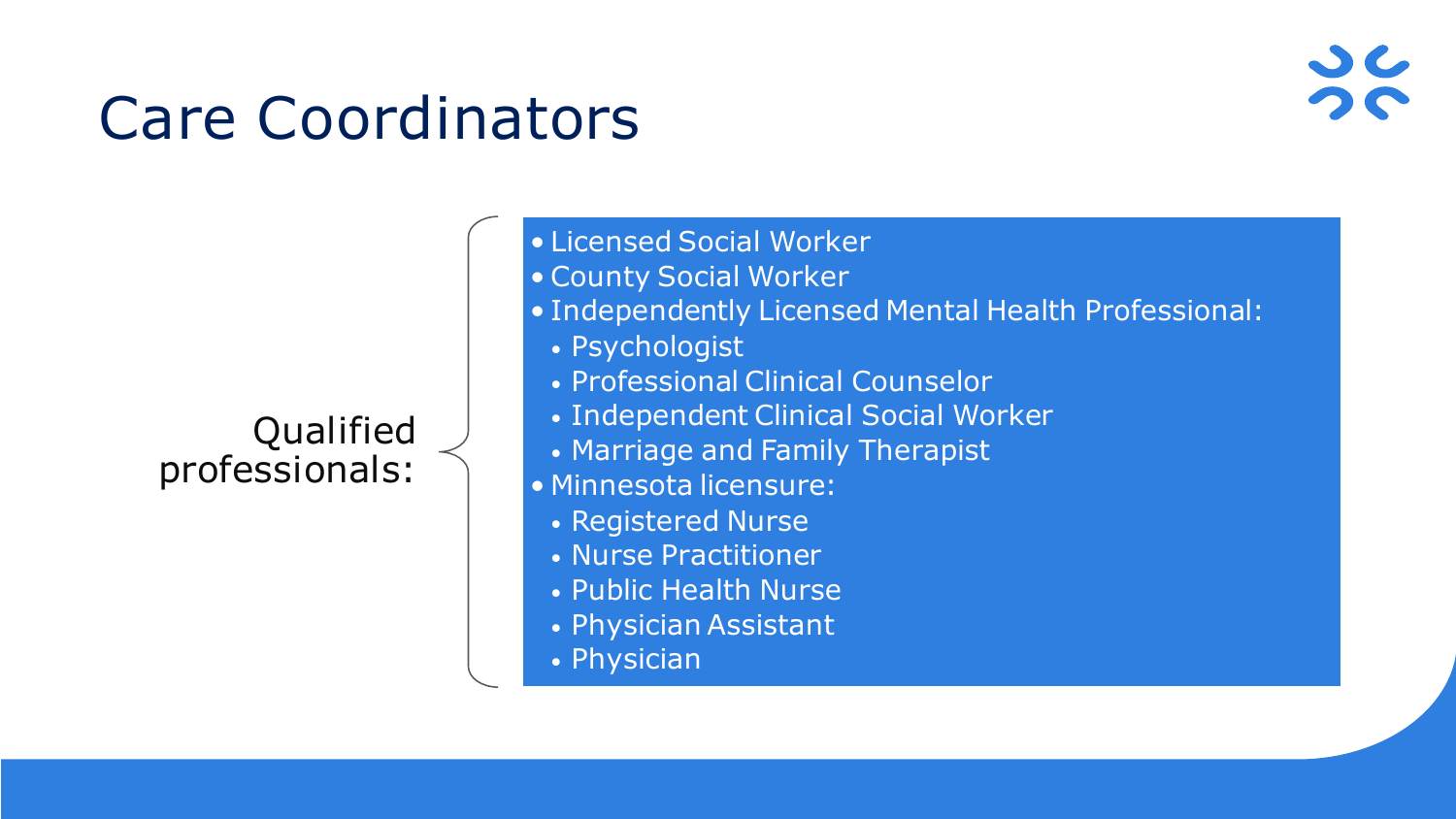

## The Care Coordinator's Role

Every member is assigned a care coordinator

- The care coordinator partners with the member and their Interdisciplinary Care Team (ICT)
	- All Primary Care Physicians are considered an integral part of the member's ICT
- The care coordinator is the primary point of contact ensuring ongoing communication between members of the Interdisciplinary Care Team

To find out who the member's care coordinator is, call UCare's Customer Service:

- **MSHO:** 612/676-6868 or 866/280-7202
- **Connect + Medicare:** 612/676-6830 or 855/260-9707
- **ISNP:** 612/676-6821 or 877/671-1054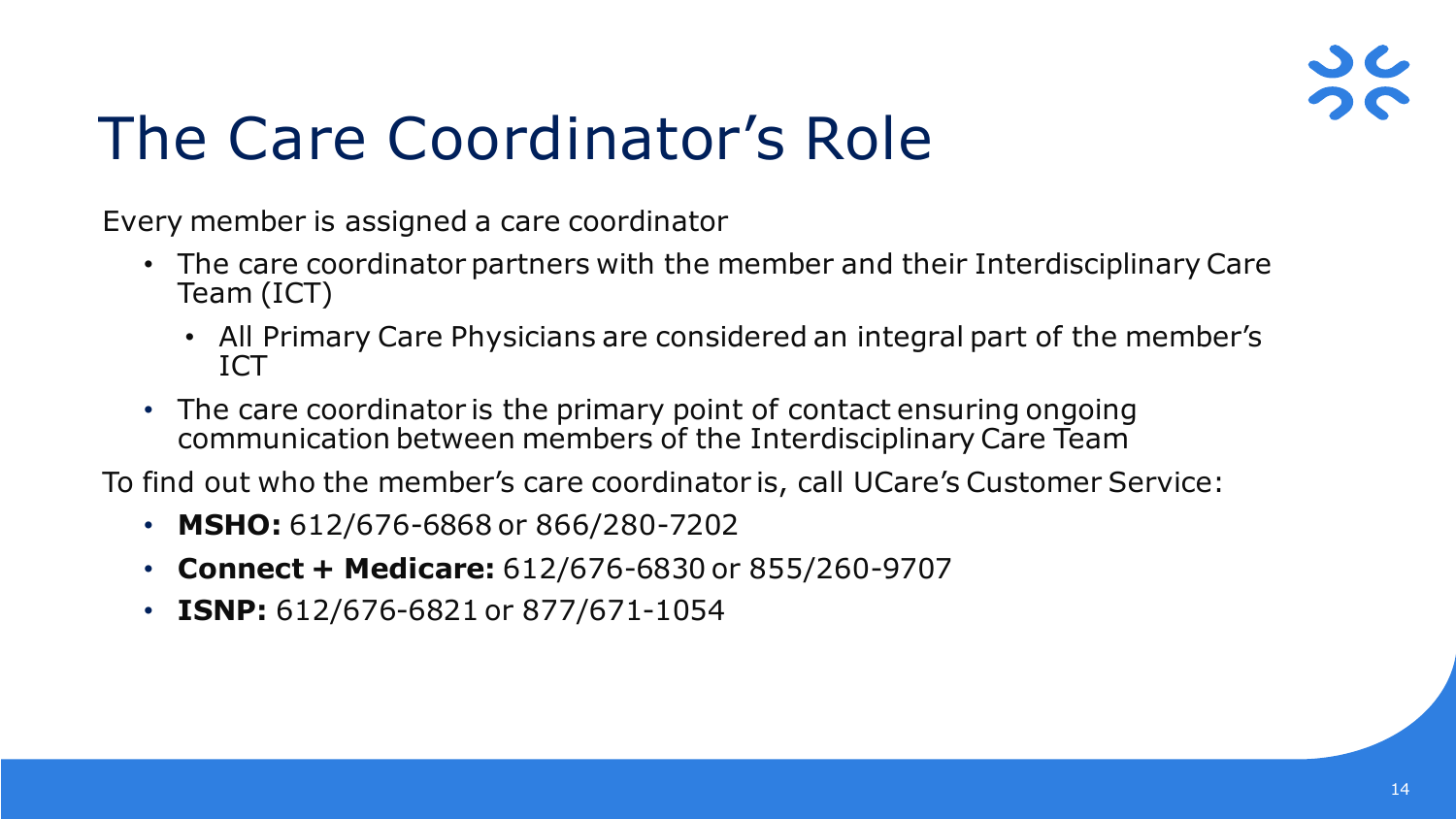# $\frac{1}{2}$

### Care Coordination

| The Care<br>Coordinator<br>(CC)<br>coordinates<br>care and<br>services for<br>the<br>member,<br>including: | Annual health risk assessment (HRA) to evaluate members' medical,<br>psychosocial, cognitive, functional, and mental health needs. |
|------------------------------------------------------------------------------------------------------------|------------------------------------------------------------------------------------------------------------------------------------|
|                                                                                                            | Creating an individualized, person-centered care plan (ICP)<br>addressing needs identified by the HRA.                             |
|                                                                                                            | Closing gaps in care, improving quality of life, and meeting the<br>member's individual needs.                                     |
|                                                                                                            | Communicating with the Interdisciplinary Care Team (ICT), a<br>professional team providing health care services for members.       |

Facilitating care transition protocols.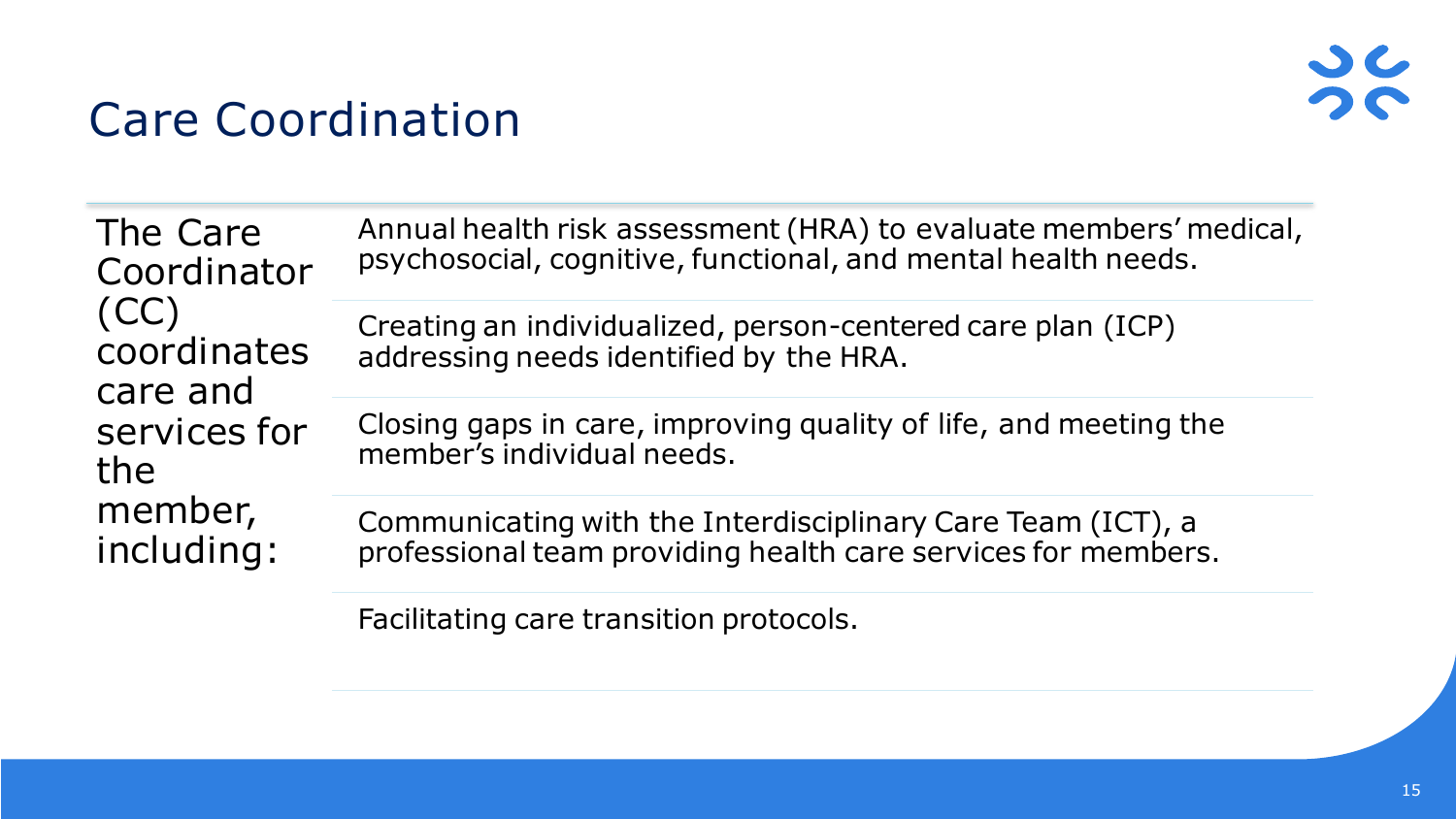

## Care Coordination Requirements

Care coordination services consist of a comprehensive assessment of the member's condition, the determination of available benefits and resources, the development and implementation of an individualized support plan with performance goals, monitoring, and follow-up.

Care Coordinator Requirements and associated forms used for members can be found:

- **[MSHO Care Coordination](https://www.ucare.org/providers/care-managers/ucares-minnesota-senior-health-options-care-coordination-resources)**
- UCare® [Care Coordination UCare Connect Plus Medicare](https://www.ucare.org/providers/care-managers/ucare-connect-medicare-care-coordination-resources)
- [I-SNP Care Coordination](https://www.ucare.org/providers/care-managers/isnp-resources)

Additional UCare Care Coordination and Case Management resources can be found here:

• UCare® - [Care Management Manual](https://www.ucare.org/providers/care-managers/care-management-manual)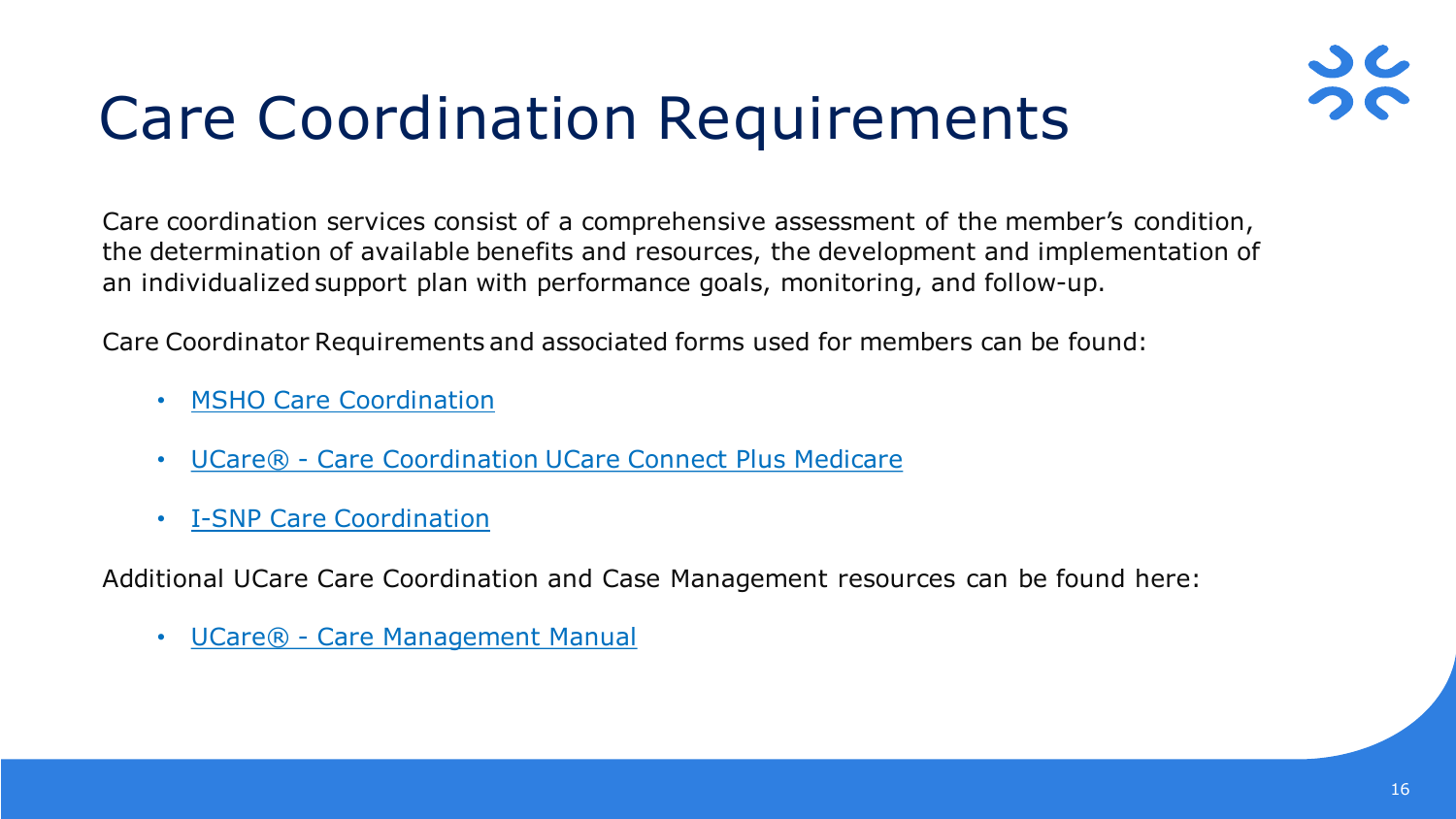

## Health Risk Assessment (HRA)

An HRA provides the Care Coordinator with pertinent information related to member's **medical, functional, cognitive, psychosocial, and mental health needs**.

### The HRA provides insight into:

- Determining member needs
- How member manages their health
- Needed supports to manage overall health
- Identifying member concerns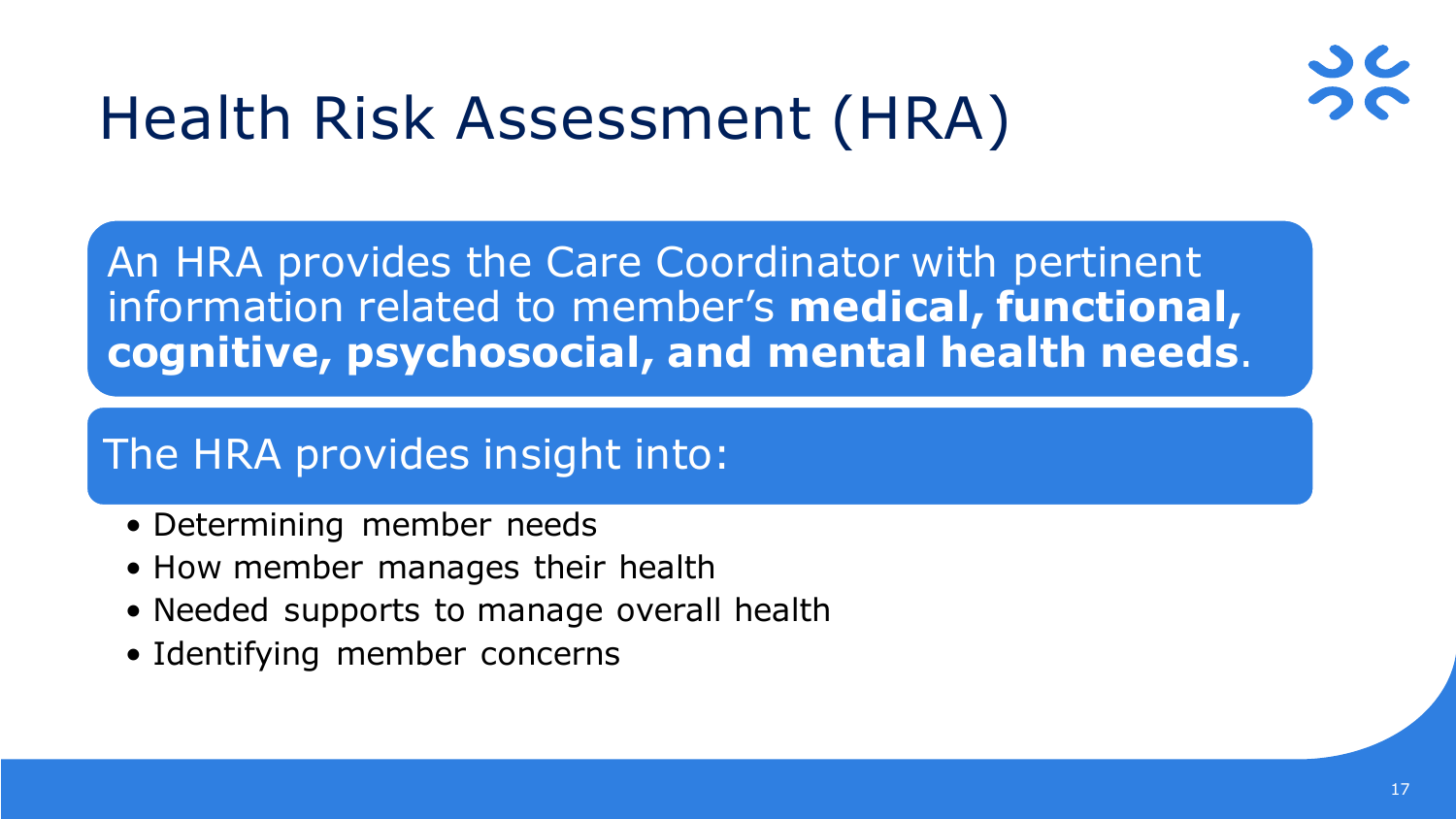## Individualized Care Plan (ICP)

The person-centered information contained in the ICP is used to monitor gaps in the member's **medical, psychosocial, cognitive, functional and mental health needs**.

The focus is on preventive and maintenance health care services, disease-specific interventions, and health care service coordination. The ICP addresses needs identified in the HRA by:

- Prioritizing goals
- Identifying barriers and interventions
- Identifying and coordinating service needs
- Identifying ICT members
- Planning for care continuity, transitions, and/or transfers
- Updating progress made toward goals/plan
- Managing ongoing communication between teams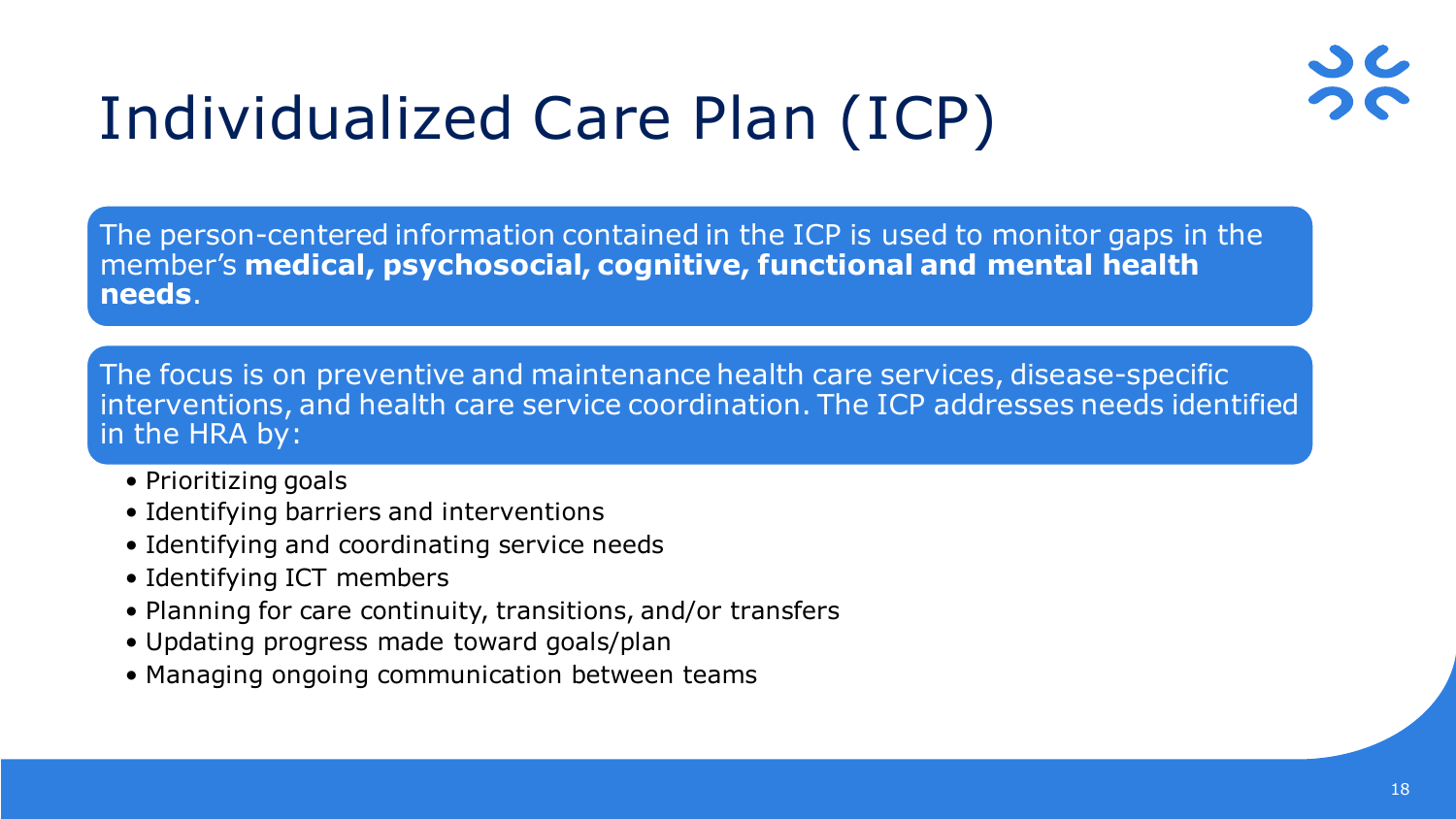## Interdisciplinary Team

The Interdisciplinary Team consists of:

- Member and/or appropriate family/caregiver
- MSHO or Connect + Medicare care coordinator
- Primary Care Provider
- Other providers appropriate to specific health needs (Specialists, Mental Health Providers, Palliative Care Team, Pharmacist, etc.).
- Others included as identified by the member and others on the team.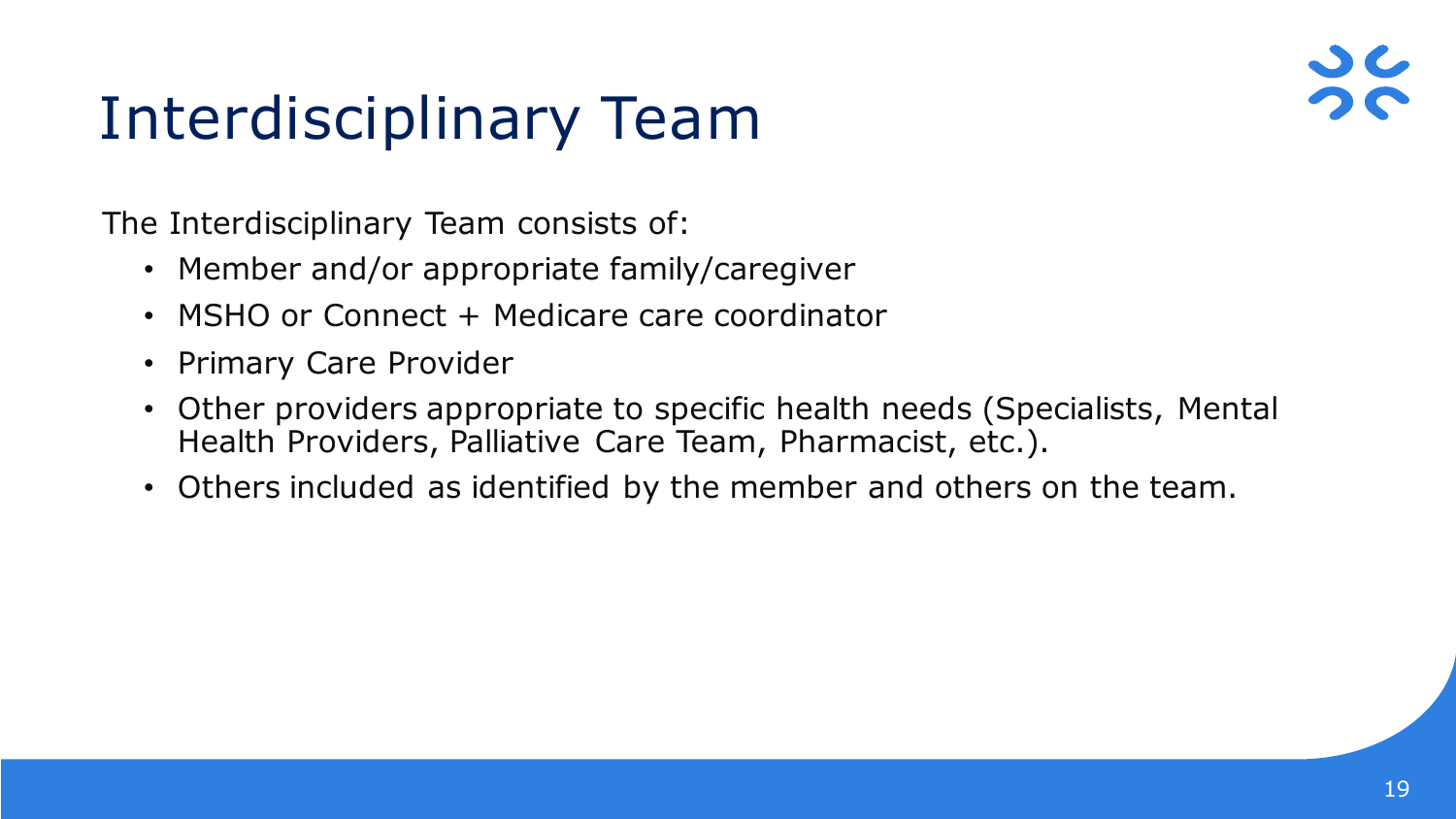## Care Transition Protocols



The overall goal is to improve transitions in order to reduce fragmented care and avoid re-hospitalizations. Care coordinators:

- Coordinate care, improve communication, and share / update the member's ICP
- Assist members, families, facilities, providers, or others with planned and unplanned transitions from one care setting to another
	- Examples include transition from hospital to home, or skilled nursing facility to home
- Follow-up to ensure that the member understands:
	- Any health status changes, discharge instructions, and changes to medication(s)
	- That follow-up appointments are scheduled, including any transportation needs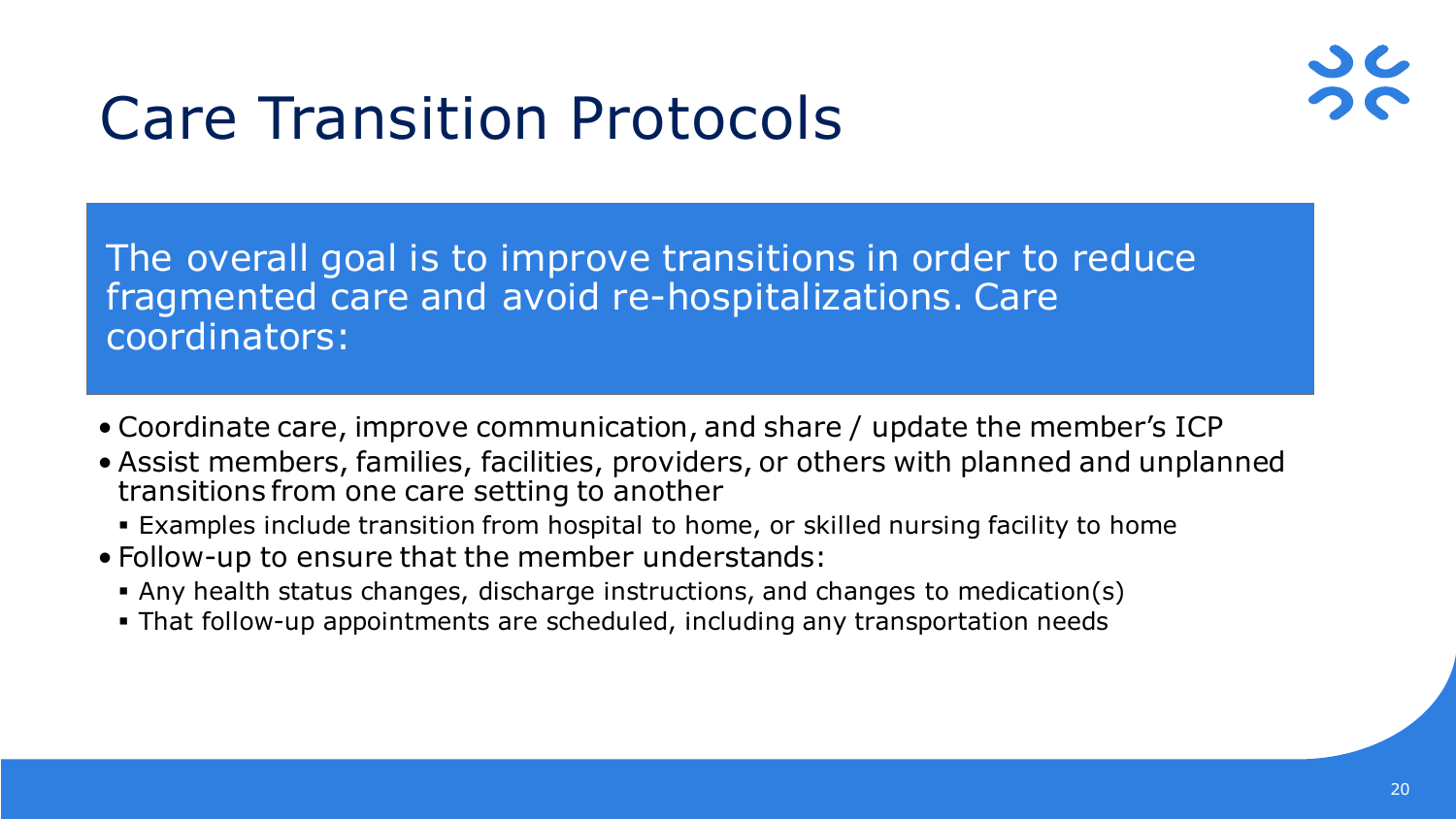## Provider Network

### UCare's provider network meets a wide range of needs:

- Members may have care from any contracted provider without referral
- The network includes but is not limited to:
	- **-** Primary Care Providers
	- Specialists and Specialty Care Clinics
	- Dental Providers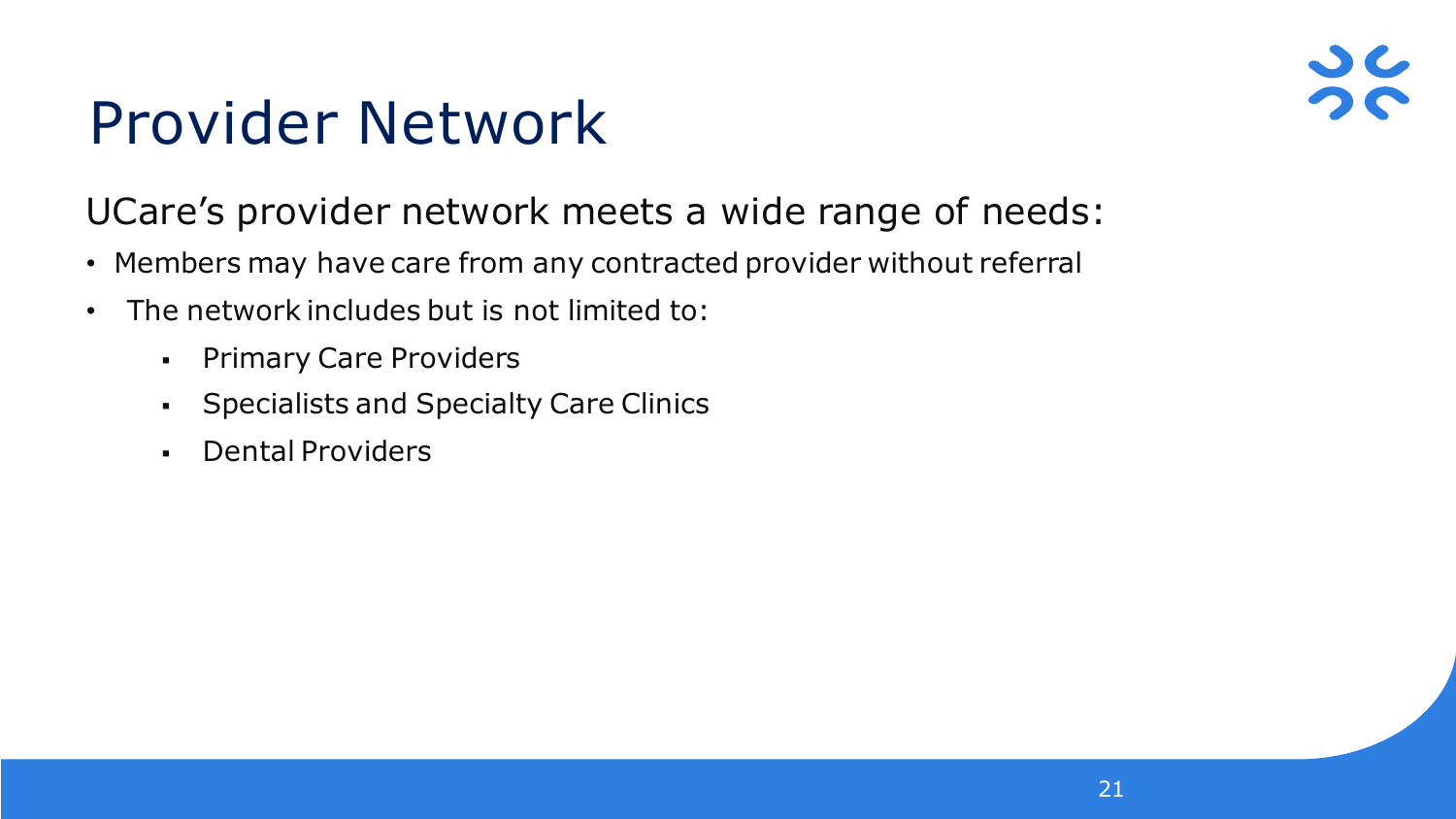## Quality Measurement & Performance Management

| UCare collects and<br>analyzes data and<br>reports from a variety<br>of sources to measure<br>plan performance<br>which include: | Claims, utilization,<br>pharmacy,<br>demographic<br>information | HEDIS, CAHPS, Stars,<br>predictive modeling,<br>and evidence based<br>analytic tools |
|----------------------------------------------------------------------------------------------------------------------------------|-----------------------------------------------------------------|--------------------------------------------------------------------------------------|
| This information helps<br>UCare to:                                                                                              | Annually evaluate the<br><b>Model of Care</b>                   | Identify improvements<br>to be made for our<br>members                               |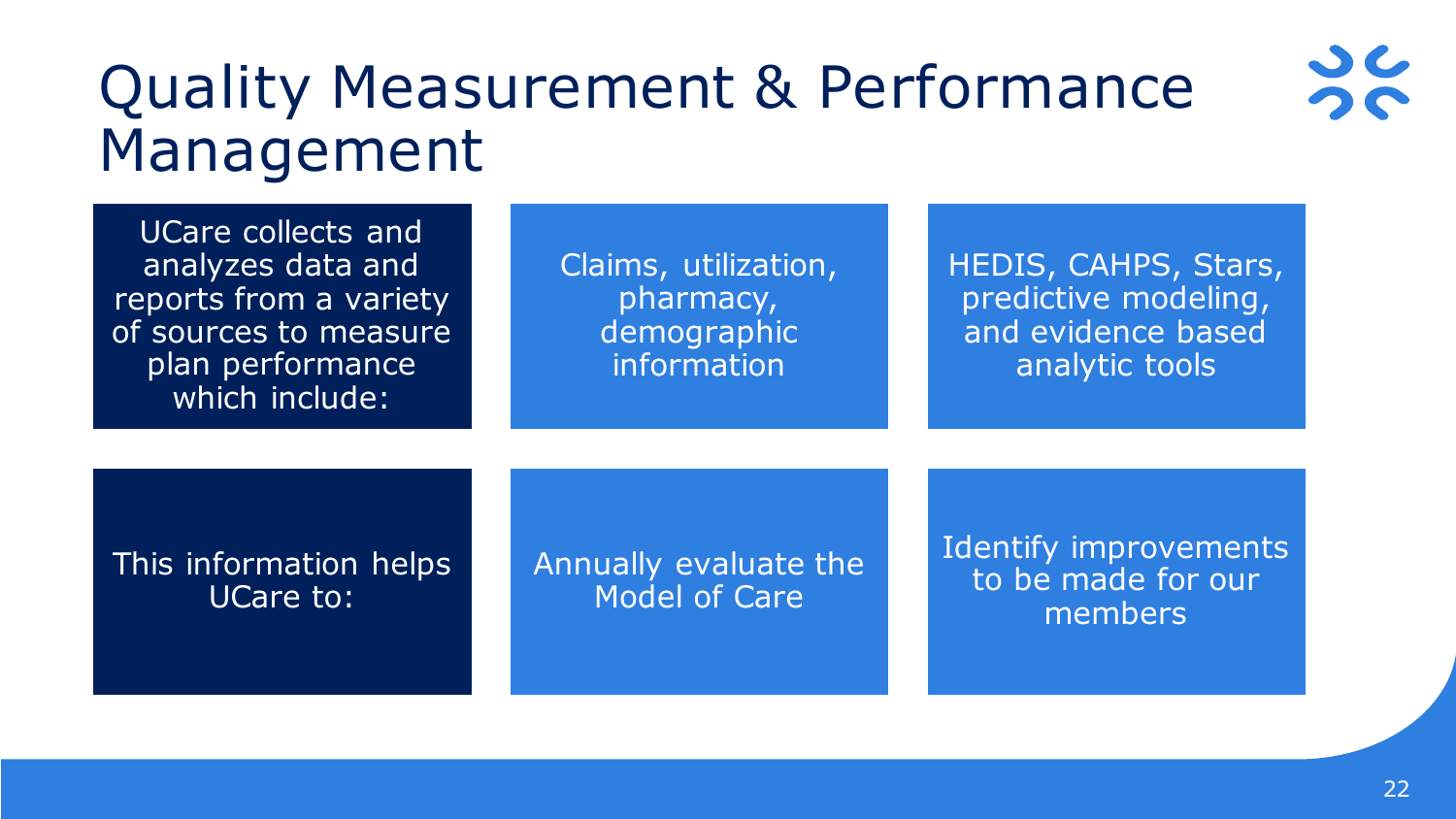### Outcomes

The overall goal of UCare's Model of Care is to employ interventions to drive improvements in health outcomes and quality of life for our SNP members.

UCare's Model of Care is designed to improve:

- Access to affordable, cost-effective health care, including medical, mental health, preventive, and social services.
- Care coordination through alignment of HRA, ICP, and ICT.
- Seamless transitions of care across healthcare settings, providers, and health services.
- Costs while assuring appropriate utilization of services for preventive health and chronic conditions.

UCare sets specific goals and health outcome objectives, that are measured at least annually. Our goals include preventive goal HEDIS measures, member satisfaction with the plan, improved access, seamless transitions, and improving coordination of care via HRA, ICP, and ICT.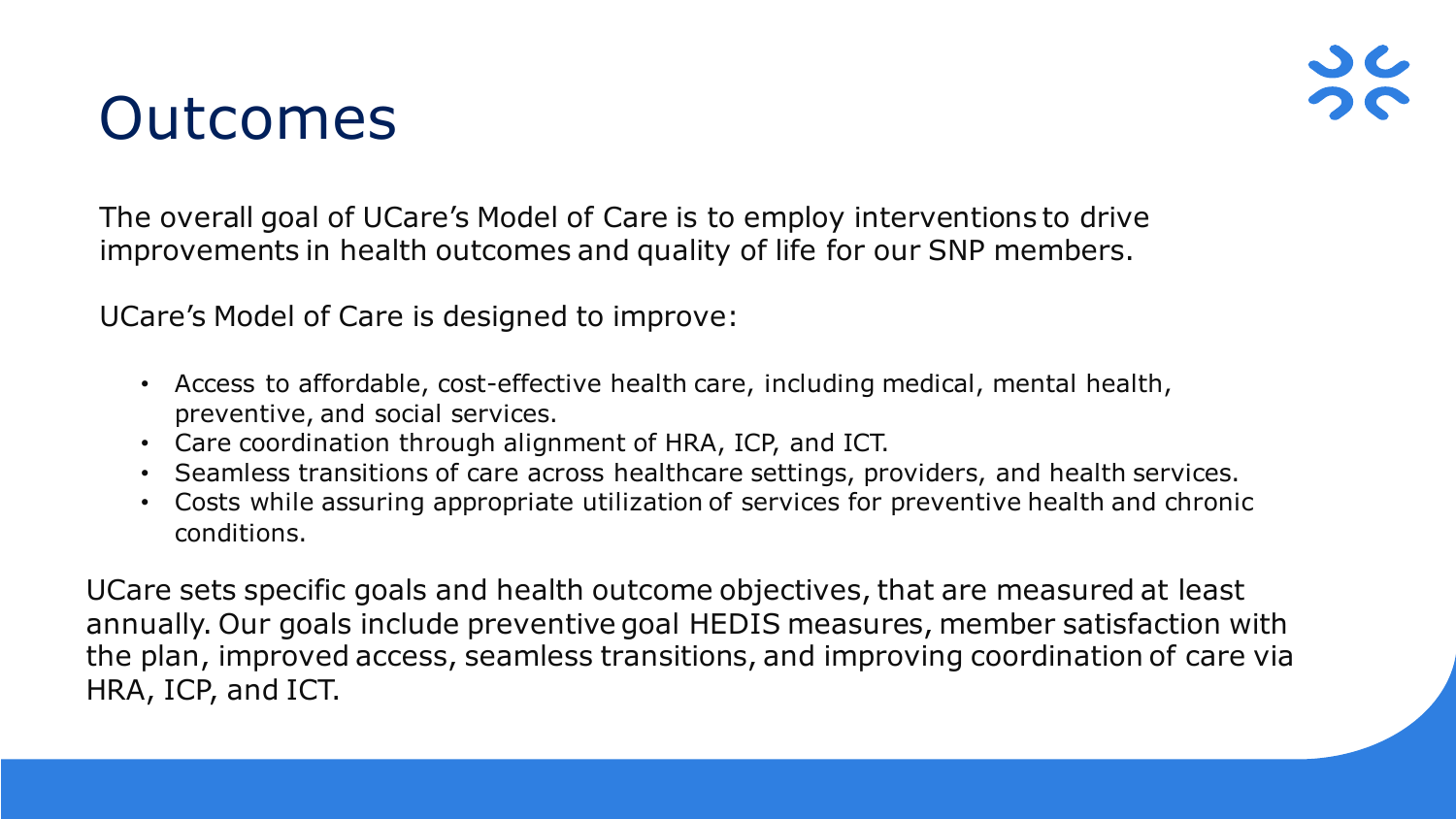

## Clinical Practice Guidelines (CPGs)

UCare has *clinical practice [guidelines](https://www.ucare.org/providers/policies-resources/cpgs#:%7E:text=UCare%E2%80%99s%20clinical%20practice%20guidelines%20includes%20the%20primary%20source,for%20modifications%20and%20additional%20references%20if%20available.%20MEDICAL)* to support good decision-making by patients and clinicians, and to improve health care outcomes.

#### **Medical CPGs:**

- Asthma Diagnosis and Management
- Care of Older Adult
- Diabetes: Type 2 Diagnosis and Management
- Management of Heart Failure in Adults
- Obesity for Adults: Prevention and Management
- Prenatal Care
- Preventive Services for Adults
- Preventive Services for Children and Adolescents

#### **Mental Health and Substance Use CPGs:**

- Assessment and Treatment of Children and Adolescents with Attention-Deficit/Hyperactivity Disorder
- Assessment and Treatment of Children and Adolescents with Depressive Disorder
- Treatment of Patients with Major Depressive Disorder
- Treatment of Patients with Schizophrenia
- Treatment of Patients with Substance Use **Disorders**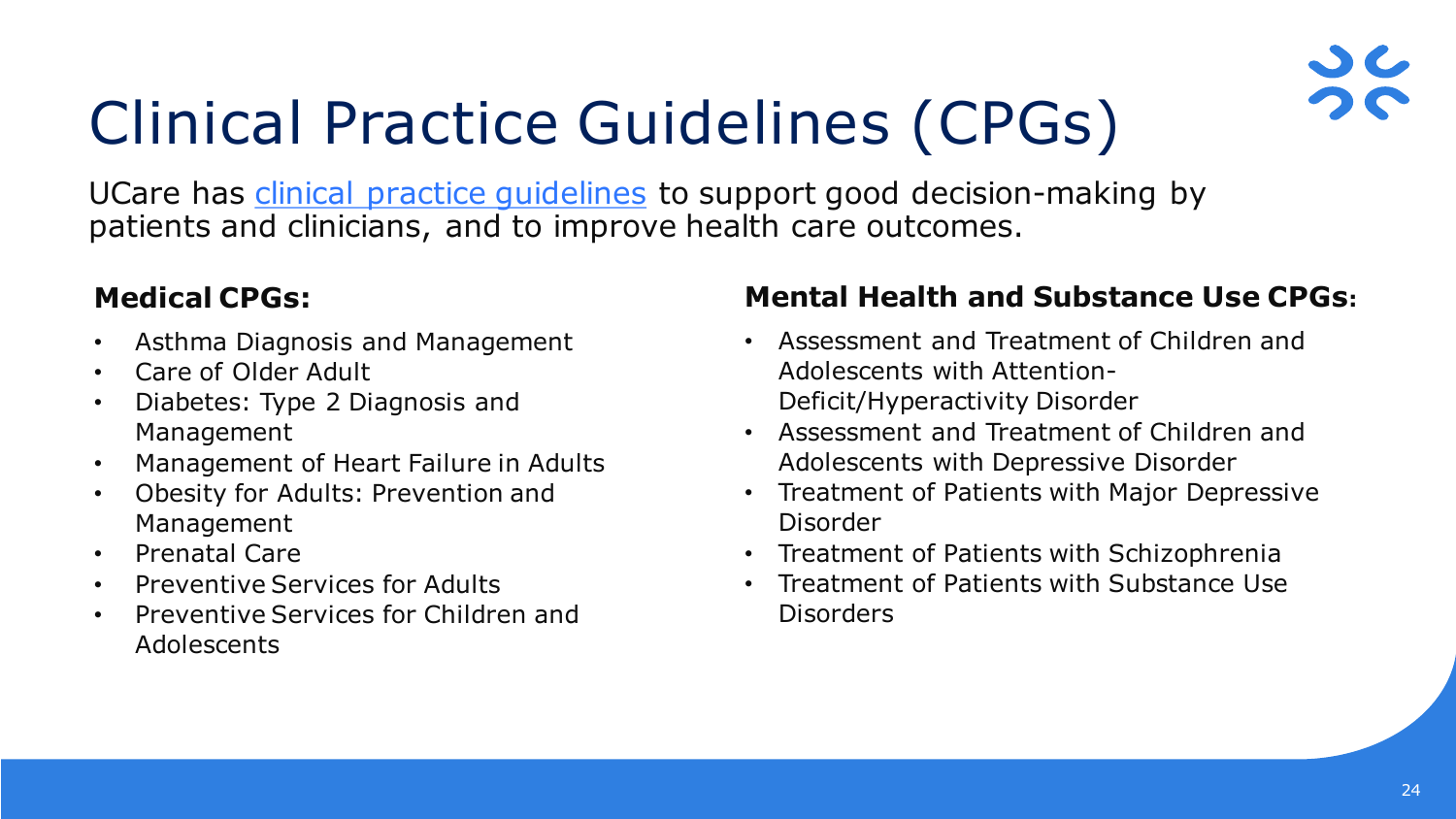## Summary

- Care coordination is only one component of UCare's care model.
- The UCare Model of Care applies to MSHO, Connect + Medicare, and ISNP which currently serves around 21,000 members.
- Care coordinators work with members, families, and providers on transitions of care with a goal of reducing re-admissions.
- UCare uses data and reports to evaluate the Model of Care annually.
- Providers play an important role as a member of the Interdisciplinary Care Team.